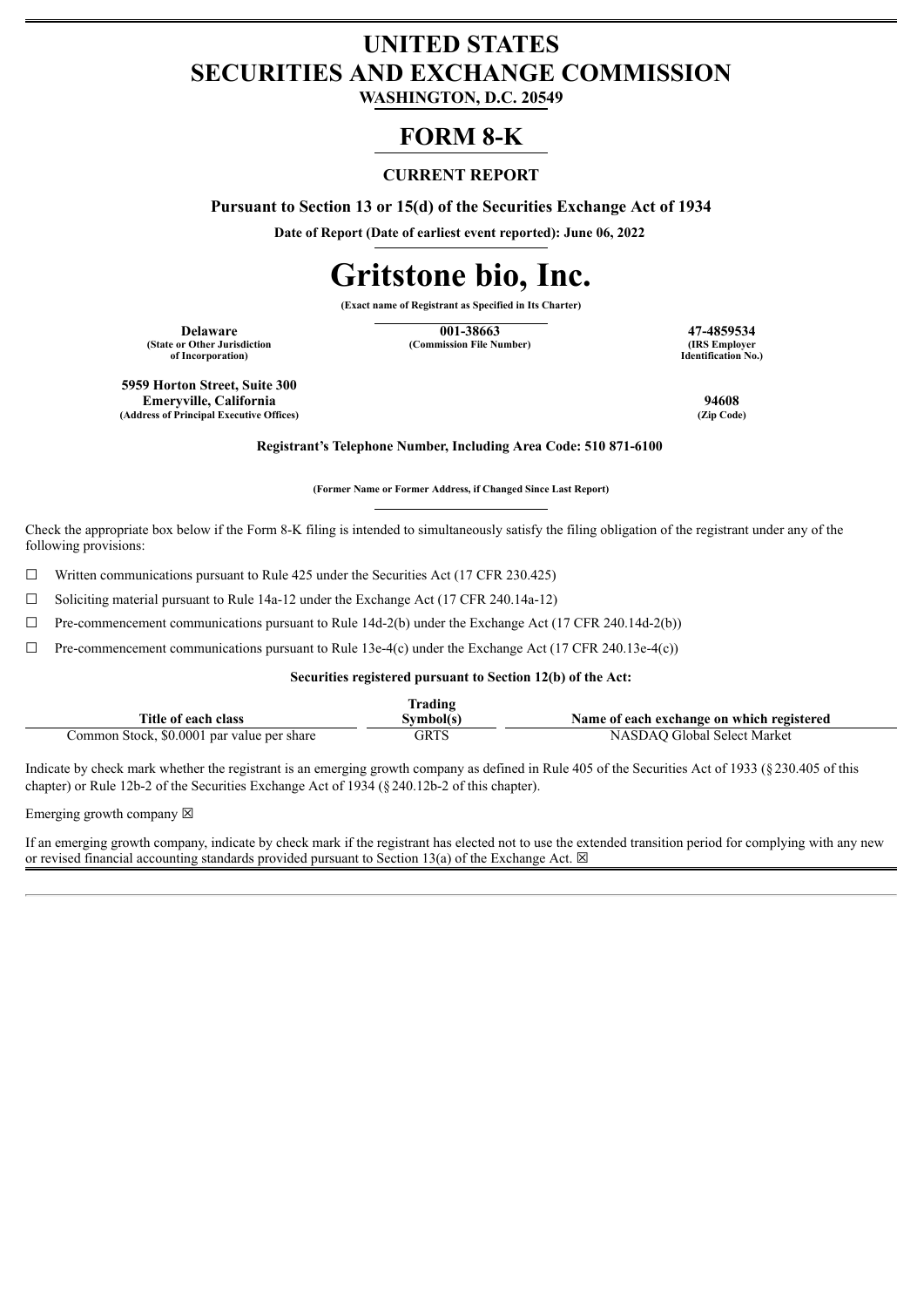#### **Item 1.01 Entry into a Material Definitive Agreement.**

#### *Fourth Amendment to the License Agreement*

On June 6, 2022, Gritstone bio, Inc. (the "Company") entered into the Fourth Amendment (the "Fourth Amendment") to that certain License Agreement, dated as of September 6, 2018, by and between MIL 21E, LLC (the "Licensor") and the Company, pursuant to which the Company has a license to use certain premises located at 21 Erie Street in Cambridge, Massachusetts (as subsequently amended on July 11, 2019, May 20, 2020 and September 21, 2021, the "License Agreement").

Pursuant to the Fourth Amendment, the Company and the Licensor agreed to extend the term of the License Agreement for an additional period of five (5) months, commencing on February 1, 2023 and ending on June 30, 2023, for certain spaces covered by the License Agreement. The Fourth Amendment also modifies the base rent payable, commencing on February 1, 2023.

The foregoing summary of the material terms of the Fourth Amendment is qualified in its entirety by the terms of the Fourth Amendment. The Company anticipates filing the Fourth Amendment as an exhibit to its Quarterly Report on Form 10-Q for the fiscal quarter ending June 30, 2022.